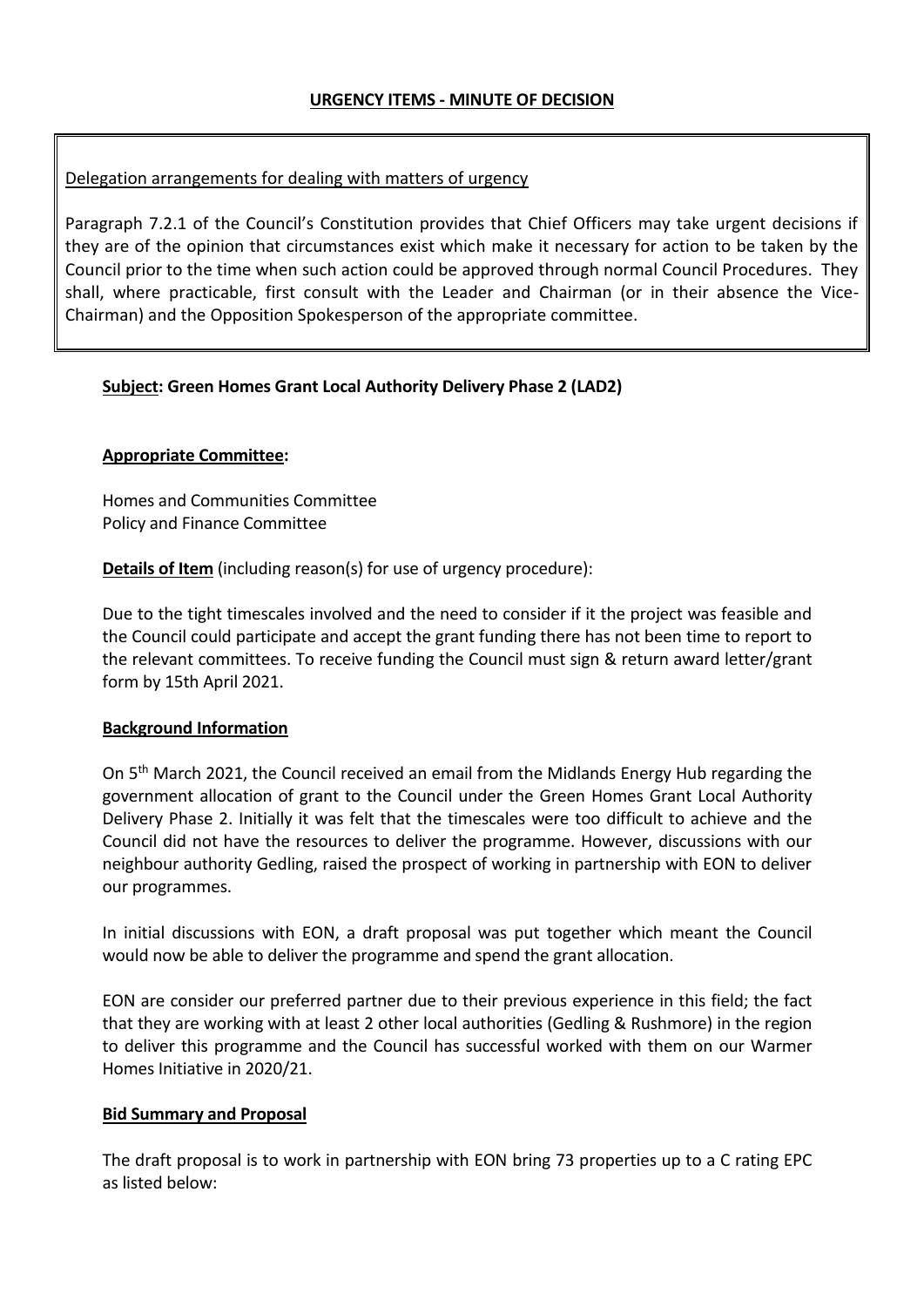- 53 owner occupied properties (with E or D rated EPC's) benefit from a mix of either cladding installation or the installation of solar PVs of which a 100% grant is receivable at a cost of £567,853 and;
- 20 of the councils own stock at D EPC rating have solar PV's installed with 66.66% grant at £91,765 funding and 33.33% (approx. £40,000) from the HRA Energy Efficient budget.

All households will be assessed to ensure they meet the grant's household financial eligibility criteria of earning not more than £30,000 per annum.

#### **Financial Implications (FIN21-22/2872)**

| <b>Fund</b>                       | Value £    | <b>Detail</b>                                                                                   |
|-----------------------------------|------------|-------------------------------------------------------------------------------------------------|
| <b>General Fund</b>               | 65,236.50  | 9% allowed for managing the project                                                             |
| <b>General Fund</b>               | 567,853.50 | Grant for the works carried out at privately<br>owned properties                                |
| <b>Housing Revenue</b><br>Account | 91,760     | In order to increase the energy efficiency<br>budget within the Capital Investment<br>Programme |
| <b>Total</b>                      | 724,850.00 |                                                                                                 |

The grant awarded of £724,850 will need to be split as follows:

The £65,236.50 for managing the scheme will require an associated revenue budget within the general fund.

The £567,853.50 will need a corresponding General Fund Capital budget to be added to 2021/22 to pay for the works carried out on the privately owned properties.

The HRA Capital Investment Programme currently has an existing budget of £150,000 for works required in 2021/22. The £91,760 grant will be added to this budget, allowing more properties to be upgraded from an energy rating of EPC D to EPC C. £10,687.50 will be separately identified for survey work and is 100% funded, leaving £81,078 to contribute 66.66% to the cost of the PV's being installed, and the remaining 33.33% coming from the existing £150,000 budget.

There is some flexibility within the conditions of the grant in terms of the above allocation if required, but this grant covers all additional costs to be incurred by the Council.

## **Risks**

- 1. A reputational risk if the grant is not fully spent and needs to be returned. This will be monitored closely by the Council's Home Energy Officer.
- 2. That the works are not carried out to satisfactory standard and residents complain. Only eligible contractors will be utilised and it is intended these will come from the Dynamic Purchasing Systems through the Midland Hub run by Nottingham City Council.

## **Deadlines**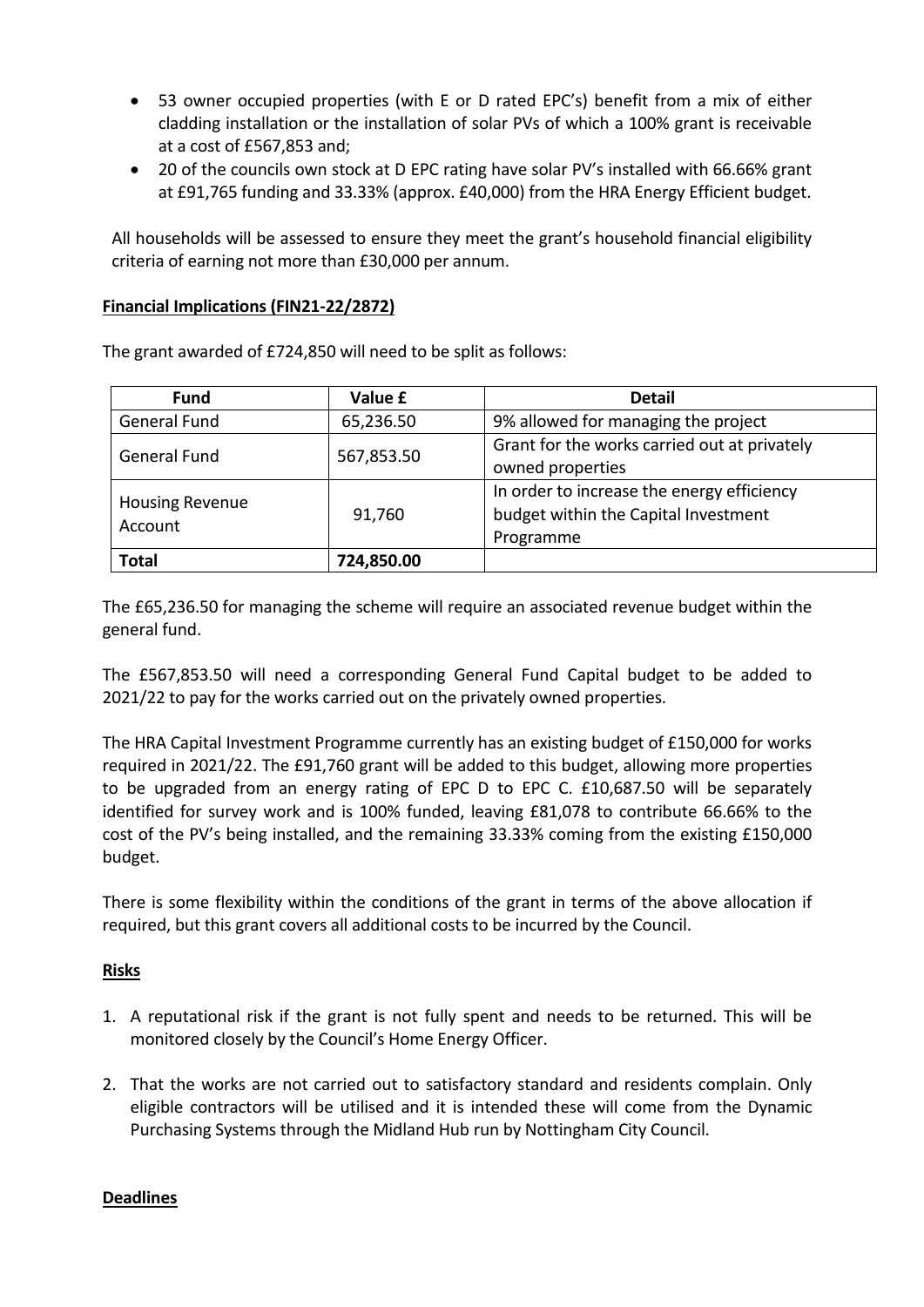- To receive funding the Council must sign & return award letter by 15th April 2021
- Proposals finalised and submitted by no later than 12 noon on the 24th of May 2021
- Majority works completed by end September 2021 and fully completed by 31st December 2021.

# **Decision**

- **a) the Director of Housing, Health and Wellbeing be given delegated authority to accept the Grant offer from the Midlands Energy Hub**
- **b) £91,760 of the Grant awarded be initially allocated to the HRA Capital Investment Programme to support the current Energy Efficiency budget and the current budget of £150,000 be increased by the same value to £214,760;**
- **c) A general fund Capital budget be set up for £567,853.50 for the works estimated to be carried out to the Privately owned**
- **d) To set up a revenue budget of £65,236.50 (9% of £724,850 total costs), of which £2,750 will be an upfront payment for managing and administering the programme.**
- **e) Enter contract procedure rules exemption to enter into a contract with EON for the reasons listed in the report. Please see attached Contract Procedure Rules Exemption Form in Appendix 1.**

## **Reason for Decision**

## **Members Consulted:**

Councillor D Lloyd Leader of the Council Councillor P Peacock Opposition Spokesperson of Policy and Finance Committee Councillor T Wendels Chairman of Homes and Communities Committee Councillor Mrs K Arnold Opposition Spokesperson of Homes and Communities Committee

| enne |
|------|
|------|

Date